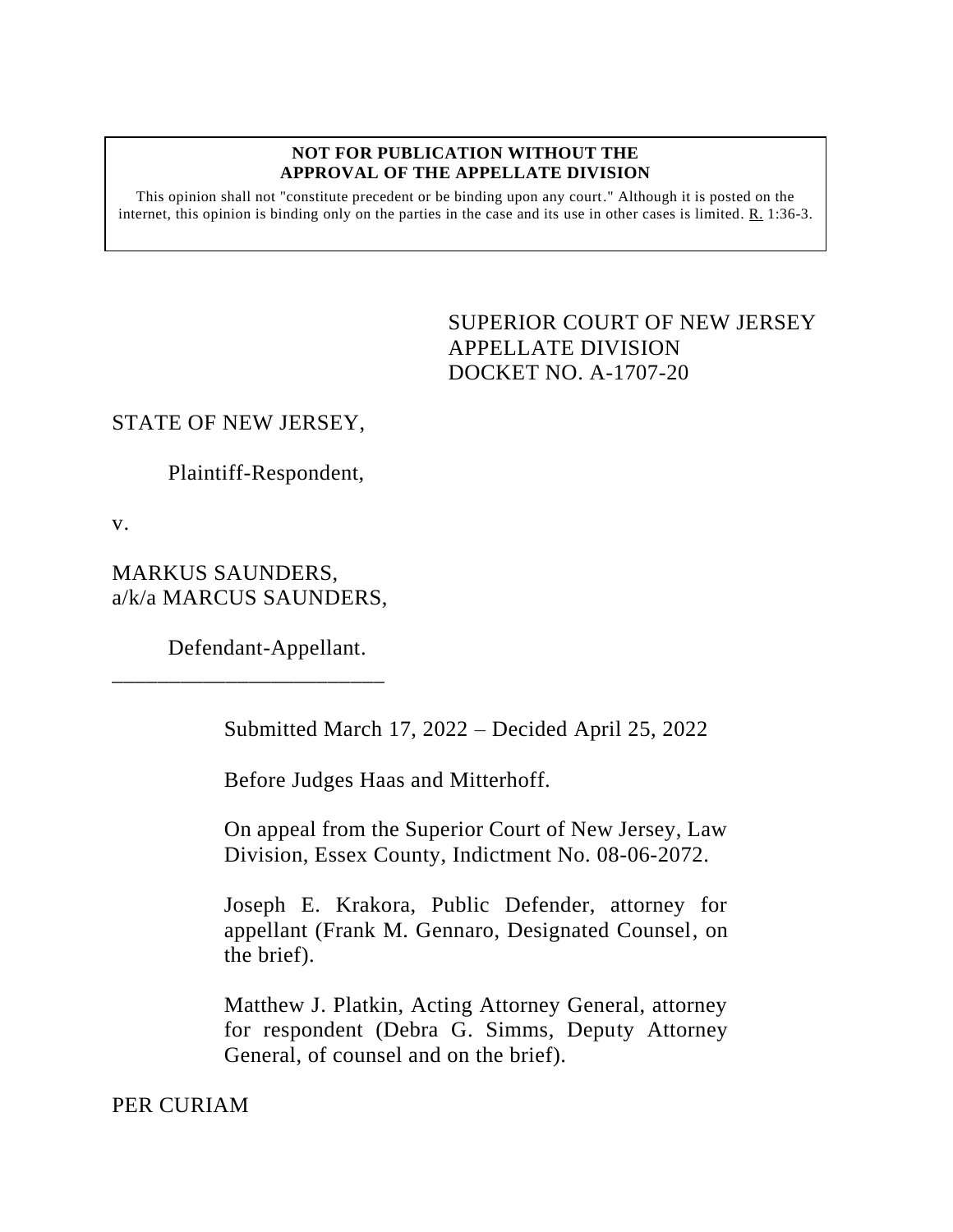Defendant Markus Saunders appeals from a June 29, 2020 order denying his petition for post-conviction relief (PCR) without a hearing. After a careful review of the record and the governing legal principles, we affirm, substantially for the reasons set forth in Judge Michael A. Petrolle's thorough and thoughtful written opinion. We add the following remarks.

On March 11, 2008, defendant was arrested after the United State Postal Service (USPS) notified law enforcement about a package addressed to defendant containing approximately fifteen pounds of marijuana. When an officer, disguised as a USPS worker, arrested defendant at his home, a search of the home uncovered eighteen additional bags of marijuana and a nine-millimeter handgun.

On June 30, 2008, an Essex County grand jury returned Indictment No. 08-6-2072, charging defendant with: second-degree conspiracy to possess and possession with intent to distribute marijuana, N.J.S.A. 2C:5-2 (count one); fourth-degree possession of over fifty grams of marijuana, N.J.S.A. 2C:35-  $10(a)(3)$  (count two); second-degree possession with intent to distribute five pounds or more but less than twenty-five pounds of marijuana, N.J.S.A. 2C:35-  $5(a)(1)$ ,  $(b)(10)(b)$  (count three); third-degree possession of marijuana with intent to distribute within 1,000 feet of school property, N.J.S.A. 2C:35-7 (count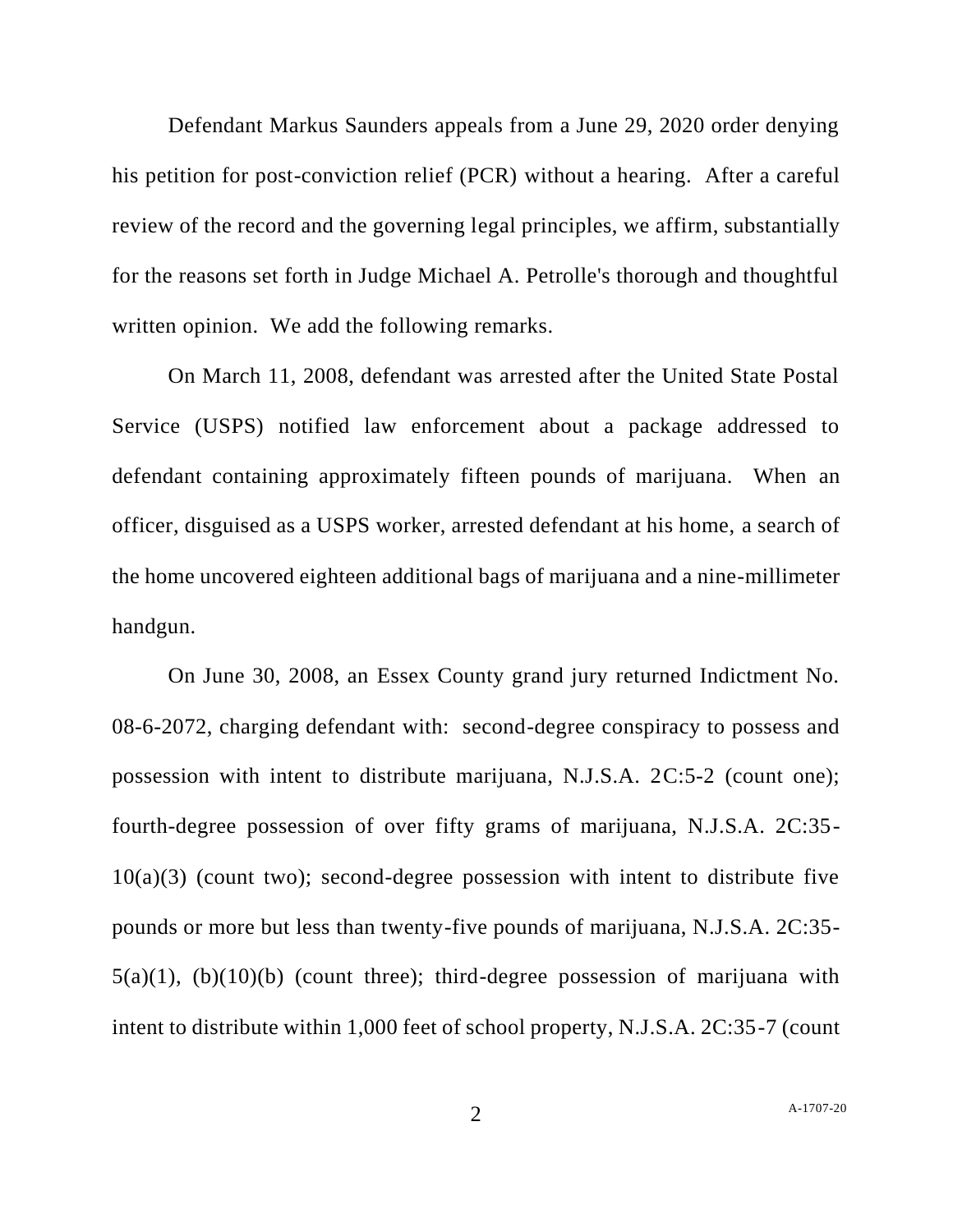four); second-degree possession with intent to distribute over one ounce of marijuana within 500 feet of a public housing facility, public park or public building, N.J.S.A. 2C:35-7.1 (count five); fourth-degree possession of drug paraphernalia, N.J.S.A. 2C:36-3 (count ten); second-degree unlawful possession of a firearm, to wit, a Glock 17 9mm handgun, N.J.S.A. 2C:39-5(b) (count eleven); second-degree possession of a Glock 9mm handgun while in the course of committing, attempting to commit or conspiring to commit a drug offense, N.J.S.A. 2C:39-4.1 (count twelve); third-degree unlawful possession of a sawedoff shotgun without having a firearms purchaser identification card, N.J.S.A.  $2C:39-5(c)(1)$  (count thirteen); third-degree unlawful possession of a sawed-off shotgun, N.J.S.A. 2C:39-3(b) (count fourteen); second-degree possession of a sawed-off shotgun while committing, attempting to commit or conspiring to commit a drug offense, N.J.S.A. 2C:39-4.1 (count fifteen); and fourth-degree unlawful possession of hollow point bullets, N.J.S.A. 2C:39-3(f) (count sixteen).

On April 7, 2009, defendant pleaded guilty to second-degree conspiracy to possess and possession with intent to distribute marijuana (count one); second-degree possession with intent to distribute five pounds or more but less than twenty-five pounds of marijuana (count three); third-degree possession of marijuana with intent to distribute within 1,000 feet of school property (count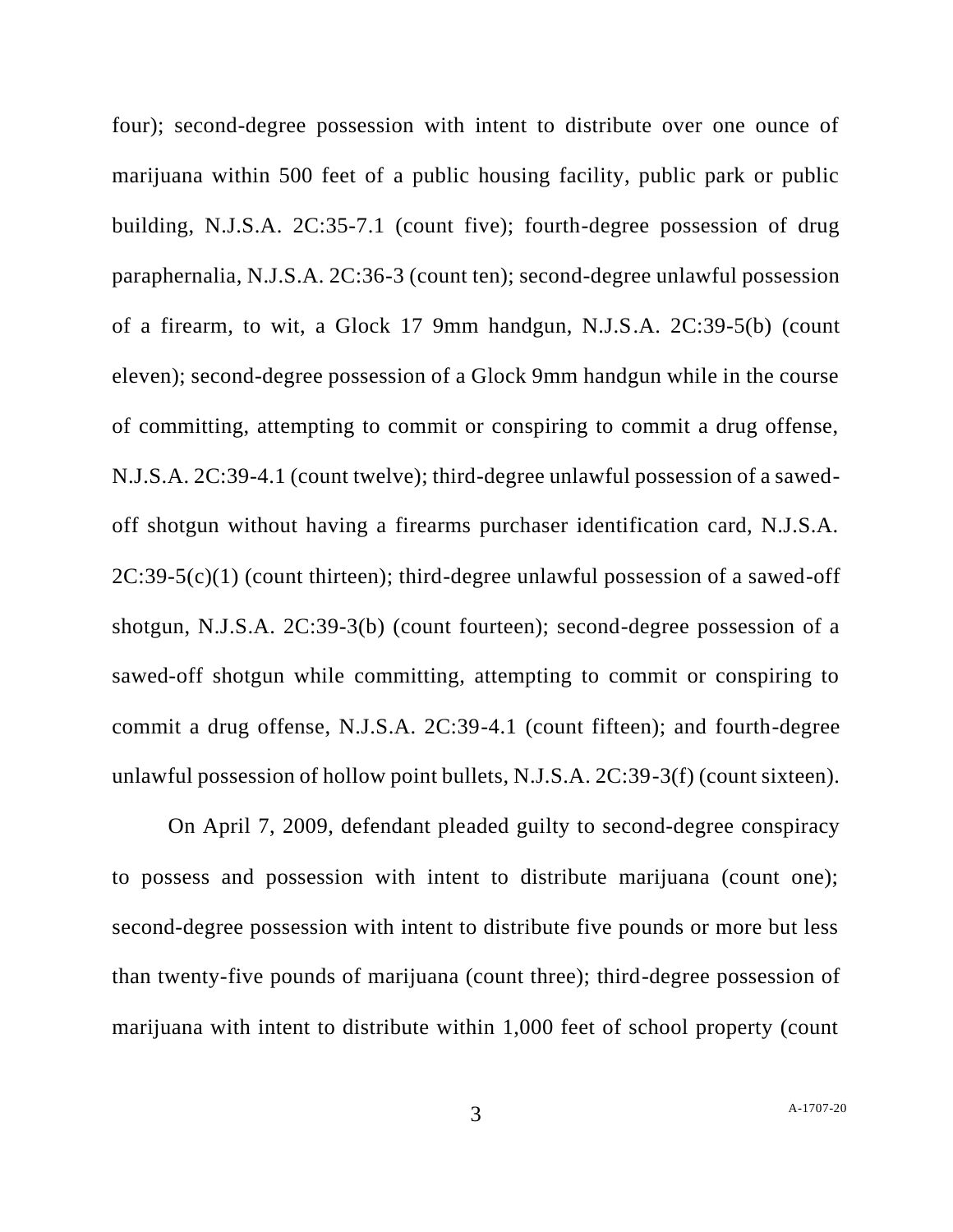four); and second-degree unlawful possession of a firearm (count eleven). Pursuant to the plea agreement, the State agreed to recommend an aggregate sentence of five years with three years of parole ineligibility.

In his sworn testimony at the plea hearing, defendant stated that he could read, speak, and understand English and that he understood the terms of the plea form. He was aware that his maximum sentence was roughly thirty-five years with an eight-year period of parole ineligibility. Defendant denied that anyone made any promises or threats to induce him to plead guilty. He understood that by virtue of his plea he was waiving any right to pursue the pending motion to suppress evidence. Finally, defendant agreed to relinquish all right and claim to the \$3,142 seized and to surrender his passport.

After accepting defendant's plea, the judge set a sentencing control date of June 1, 2009. Everyone was required to appear on that date, and at that time the judge would consider defense attorney's request for a later sentencing date. Defendant was advised of this requirement verbally and in writing. The judge made it clear that if defendant failed to appear for sentencing, he could impose a greater sentence and defendant would not be allowed to withdraw his plea. After defendant failed to appear on June 1, 2009, the judge issued a bench warrant for his arrest.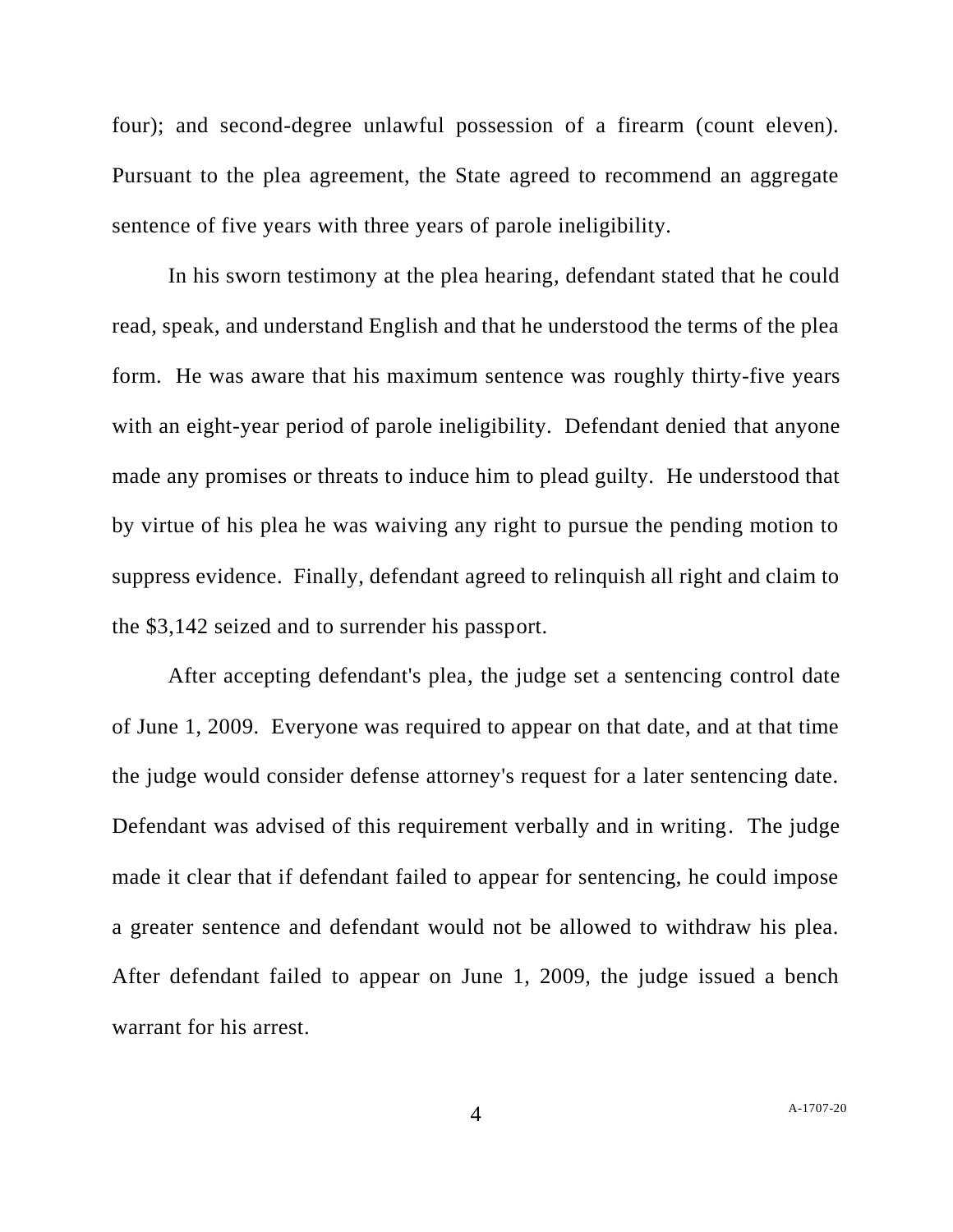Defendant never voluntarily surrendered, however, and he absconded for nine years. On or about May 7, 2017, defendant was arrested on unrelated charges in Somerset County. On March 10, 2018, while defendant was in custody, he was arrested on the bench warrant.

On July 23, 2018, defendant, represented by new counsel, moved to withdraw his plea.<sup>1</sup> Defendant argued that his previous counsel "lied to him and told him that as long as he comes up with some additional money that he was gonna get him out of it and that he did not have to even appear for the . . . day when he was supposed to sentence, that he . . . took care of it." The judge denied defendant's motion because he did not assert a colorable claim of innocence and the nature and strengths of his reasons for withdrawal were not strong. See State v. Slater, 198 N.J. 145, 157-58 (2009). The judge stated defendant was notified that he had to return to court and was informed of the consequences of failing to appear. The judge noted defendant's allegations against his previous counsel were unsworn and not supported by any testimony, affidavit, or certification.

After hearing from the parties and referencing the pre-sentence investigation report, the judge applied aggravating factor three (risk that

<sup>1</sup> Defendant's previous counsel had been disbarred for causes unrelated to defendant's case.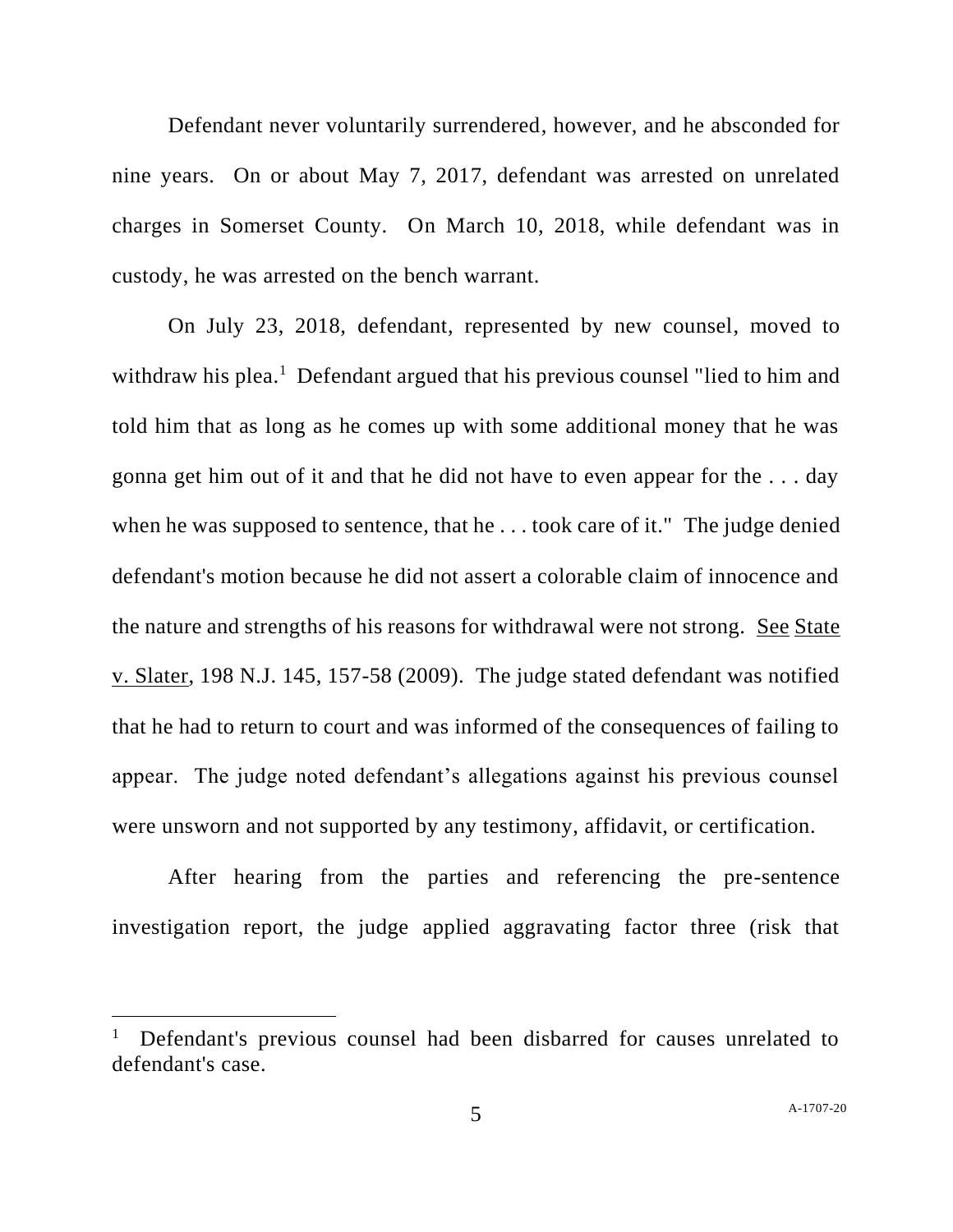defendant will reoffend) and nine (need to deter) and mitigating factor seven (lack of prior criminal conduct), finding that the aggravating factors significantly outweighed the mitigating factor. The judge then merged count one and count four with count three. On count three, the judge sentenced defendant to seven years' imprisonment with three years of parole ineligibility. On count eleven, the judge sentenced defendant to seven years' imprisonment with three and one-half years of parole ineligibility, to run concurrently with count three. The judge also imposed mandatory fines and awarded jail credit.

Defendant subsequently appealed, allegedly to challenge the sentence as excessive. On March 21, 2019, however, defendant withdrew his appeal because his appellate counsel advised him that his claims were better suited for PCR.

On March 26, 2019, defendant filed a pro se petition for PCR, arguing he was denied effective assistance of counsel during the plea stage, at sentencing, and on direct appeal. On April 9, 2020, defendant's designated counsel filed a supplemental letter brief. On June 29, 2020, after hearing from the parties, the judge denied defendant's PCR in its entirety, without an evidentiary hearing, in an order and written decision.

On appeal, defendant presents the following arguments for our consideration: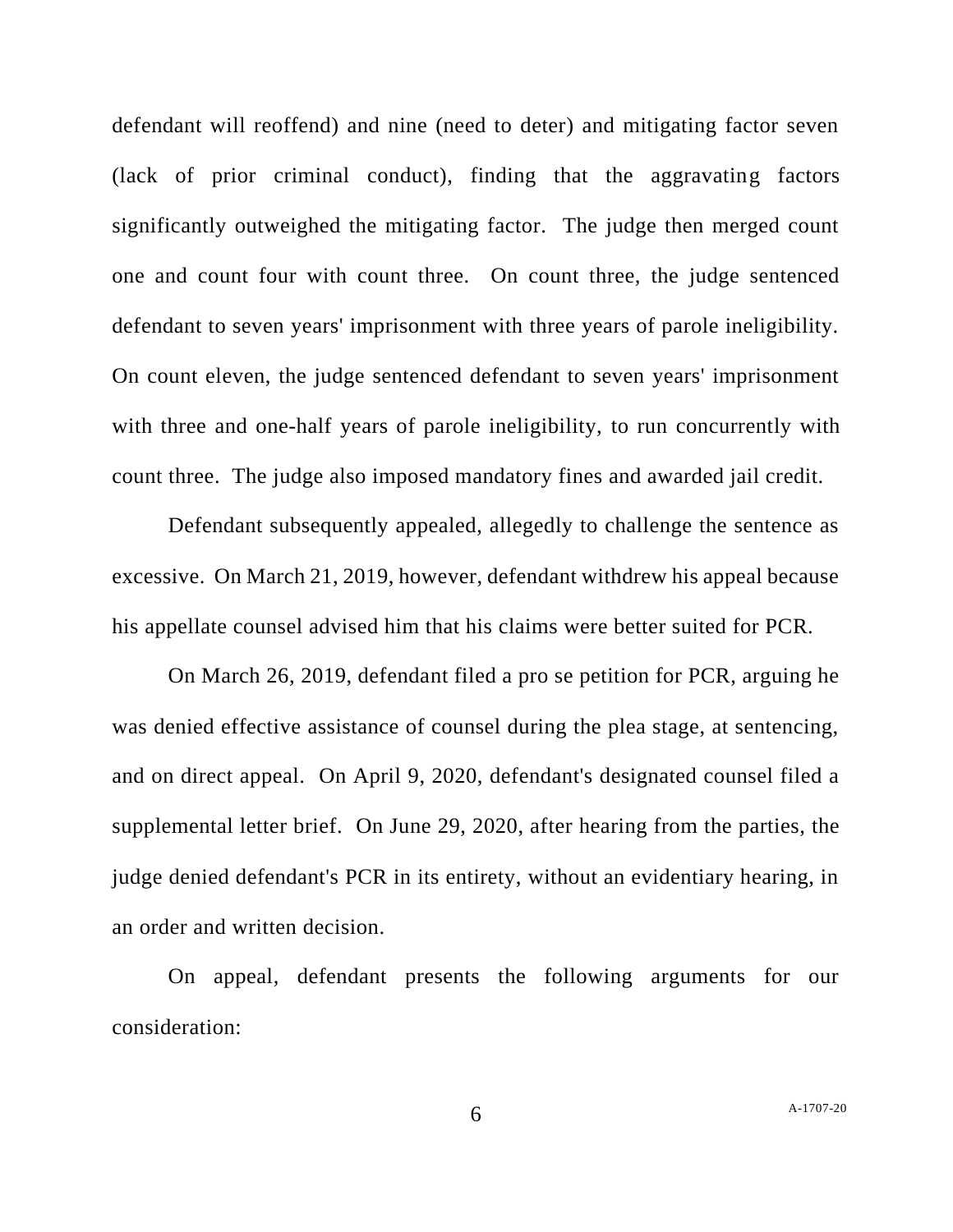#### POINT I

THE PCR COURT IMPROPERLY DENIED DEFENDANT'S CLAIM THAT HE RECEIVED INEFFECTIVE ASSISTANCE OF HIS PLEA COUNSEL WITHOUT AFFORDING HIM AN EVIDENTIARY HEARING

> A. THE PREVAILING LEGAL PRINCIPLES REGARDING CLAIMS FOR INEFFECTIVE ASSISTANCE OF COUNSEL, EVIDENTIARY HEARINGS AND PETITIONS FOR POST-CONVICTION RELIEF

B. DEFENDANT ESTABLISHED A PRIMA FACIE CLAIM FOR POST-CONVICTION RELIEF, ENTITLING HIM TO AN EVIDENTIARY HEARING

> 1. The Performance of Plea Counsel 2. Counsel's Performance at Sentencing

3. Ineffectiveness of Appellate Counsel

"[W]e review under the abuse of discretion standard the PCR court's determination to proceed without an evidentiary hearing." State v. Brewster, 429 N.J. Super. 387, 401 (App. Div. 2013). "If the court perceives that holding an evidentiary hearing will not aid the court's analysis of whether the defendant is entitled to post-conviction relief, . . . then an evidentiary hearing need not be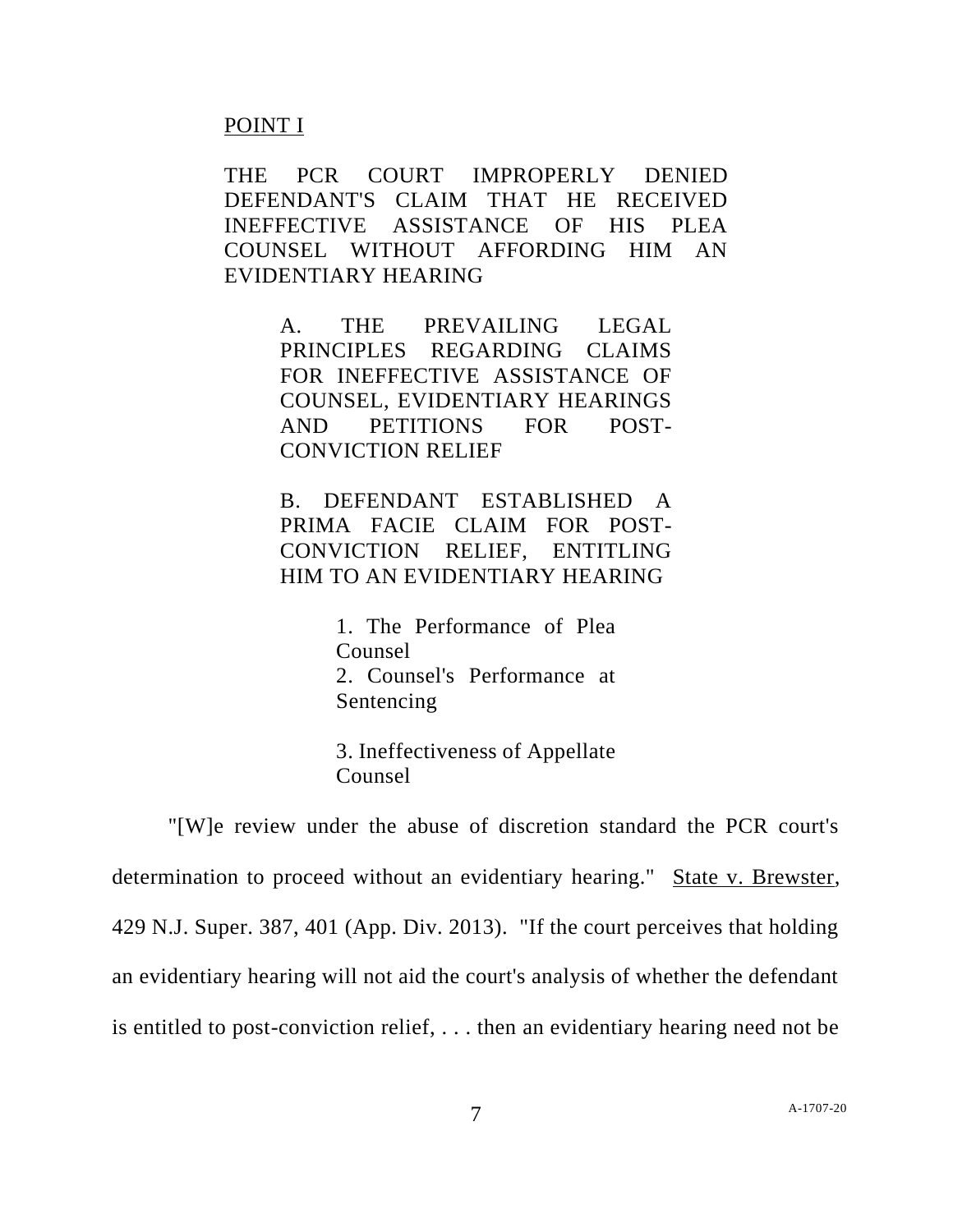granted." Ibid. (alteration in original) (quoting State v. Marshall, 148 N.J. 89, 158 (1997)). We review the denial of a PCR petition with "deference to the trial court's factual findings . . . 'when supported by adequate, substantial and credible evidence.'" State v. Harris, 181 N.J. 391, 415 (2004) (alteration in original) (quoting Toll Bros. v. Twp. of W. Windsor, 173 N.J. 502, 549 (2002)).

Where, as here, "no evidentiary hearing has been held, we 'may exercise de novo review over the factual inferences drawn from the documentary record by the [PCR judge].'" State v. Reevey, 417 N.J. Super. 134, 146-47 (App. Div. 2010) (alteration in original) (quoting Harris, 181 N.J. at 421). We also review de novo the legal conclusions of the PCR judge. Harris, 181 N.J. at 415-16 (citing Toll Bros., 173 N.J. at 549).

A defendant seeking PCR must establish "by a preponderance of the credible evidence" that he is entitled to the requested relief. State v. Nash, 212 N.J. 518, 541 (2013) (quoting State v. Preciose, 129 N.J. 451, 459 (1992)). The defendant must allege and articulate specific facts that "provide the court with an adequate basis on which to rest its decision." State v. Mitchell, 126 N.J. 565, 579 (1992).

Ineffective assistance of counsel claims must satisfy the two-prong test set forth in Strickland v. Washington 466 U.S. 668, 687 (1984) which was also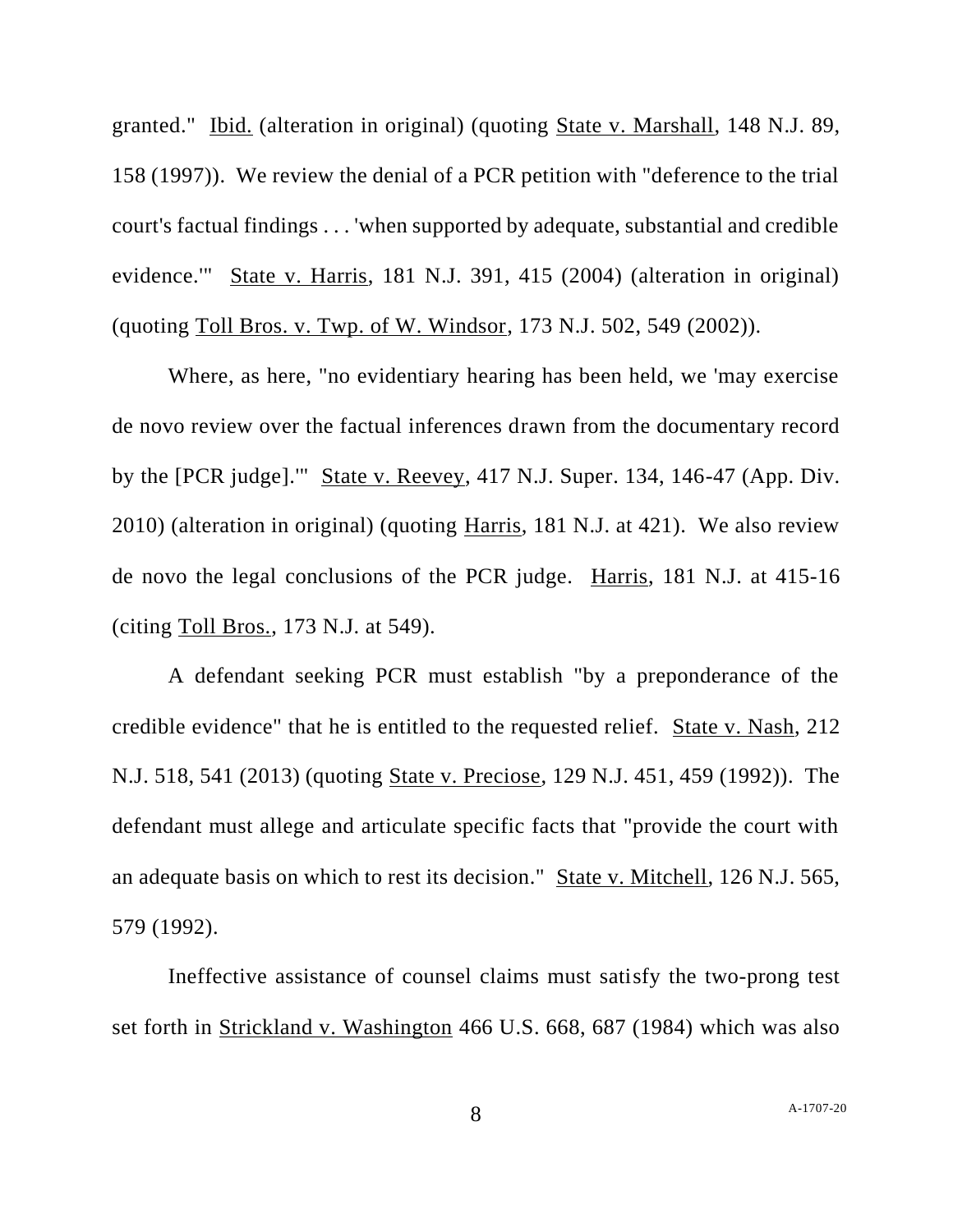adopted by the New Jersey Supreme Court in State v. Fritz, 105 N.J. 42, 58 (1987). Under the first prong, a "defendant must show that counsel's performance was deficient" and that counsel's errors were so egregious that he "was not functioning as the 'counsel' guaranteed the defendant by the Sixth Amendment." Strickland, 466 U.S. at 687. "[C]omplaints 'merely of matters of trial strategy' will not serve to ground a constitutional claim of inadequacy of representation by counsel." Fritz, 105 N.J. at 54 (quoting State v. Williams, 39 N.J. 471, 489 (1963)). The second prong requires a defendant to demonstrate that the alleged defects prejudiced his right to a fair trial to the extent "that there is a reasonable probability that, but for counsel's unprofessional errors, the result of the proceeding would have been different." Strickland, 466 U.S. at 694; Fritz, 105 N.J. at 60-61 (internal quotation marks omitted). The defendant "must do more than make bald assertions that he was denied the effective assistance of counsel." State v. Cummings, 321 N.J. Super. 154, 170 (App. Div. 1999).

Guided by these legal principles, we discern no abuse of discretion requiring reversal. As Judge Petrolle set forth in painstaking detail, every one of defendant's claims is a bald assertion unsupported by any competent evidence. See ibid. Many of his claims are directly contradicted by the transcripts of defendant's sworn testimony at the plea and sentencing hearings, at which he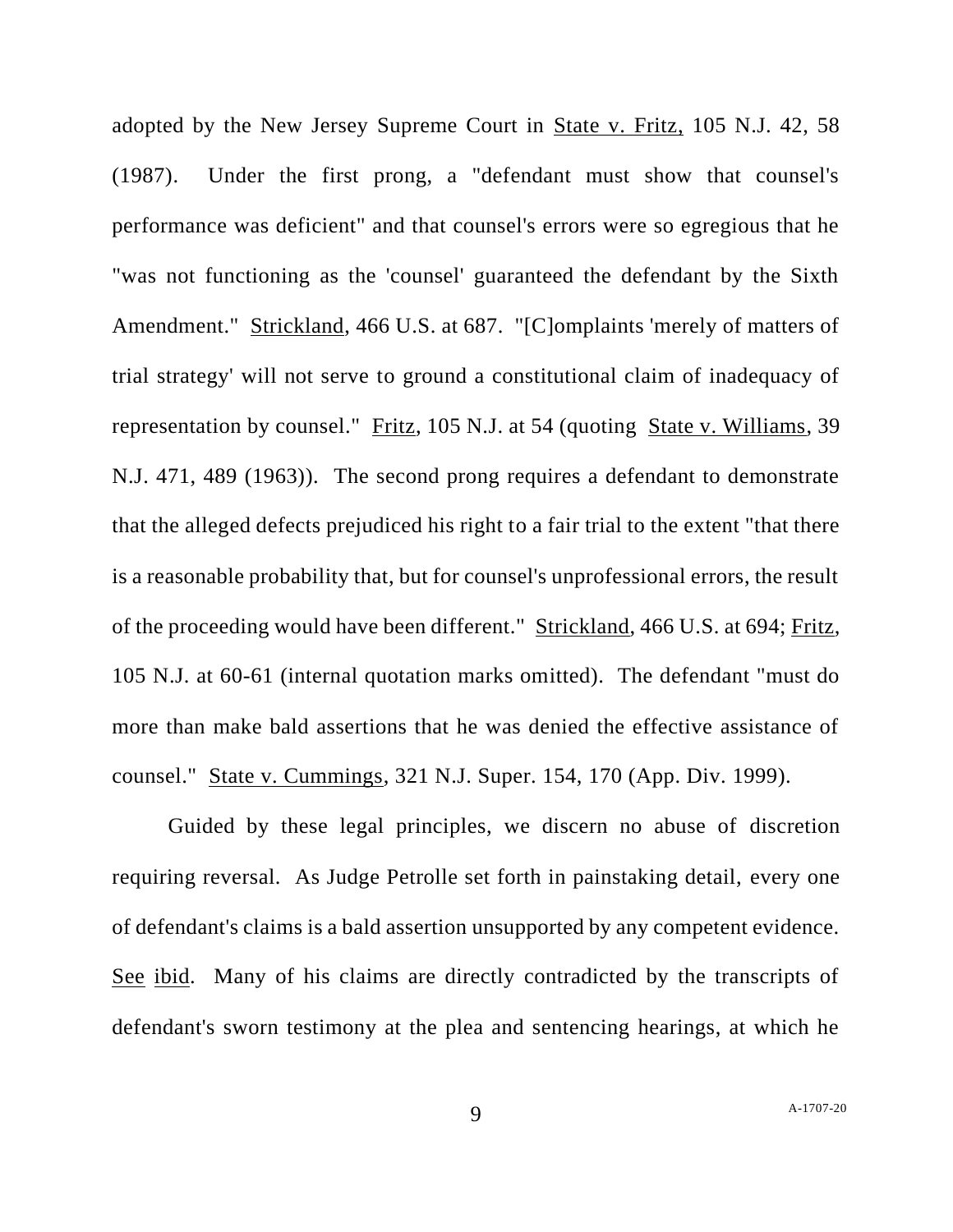acknowledged his understanding of the plea agreement, expressed satisfaction with counsel, denied that any promises had been made to induce him to accept the agreement, and understood that in accepting the plea he was waiving his right to pursue the pending motion to suppress.

Beyond this, defendant's claims against plea counsel are procedurally barred, either because they were raised and rejected on defendant's motion to withdraw his plea, see Rule 3:22-5, or because they could have and should have been raised at that time. See Rule 3:22-4. Defendant cannot now avoid the procedural bar by "attiring . . . the petition in ineffective assistance of counsel clothing." State v. Moore, 273 N.J. Super. 118, 125 (1994).

Equally unsupported are defendant's claims against sentencing and appellate counsel. Regarding appellate counsel's advice to withdraw the appeal in favor of a PCR petition, defendant failed to provide an independent certification or other evidence to overcome the presumption that the advice was reasonable trial strategy, see Fritz, 105 N.J. at 54 and explain what meritorious issues would have been raised on appeal, or how the results would have been different.

To the extent defendant seeks to capitalize on plea counsel's subsequent criminal conviction in unrelated matters, Judge Petrolle correctly found he failed